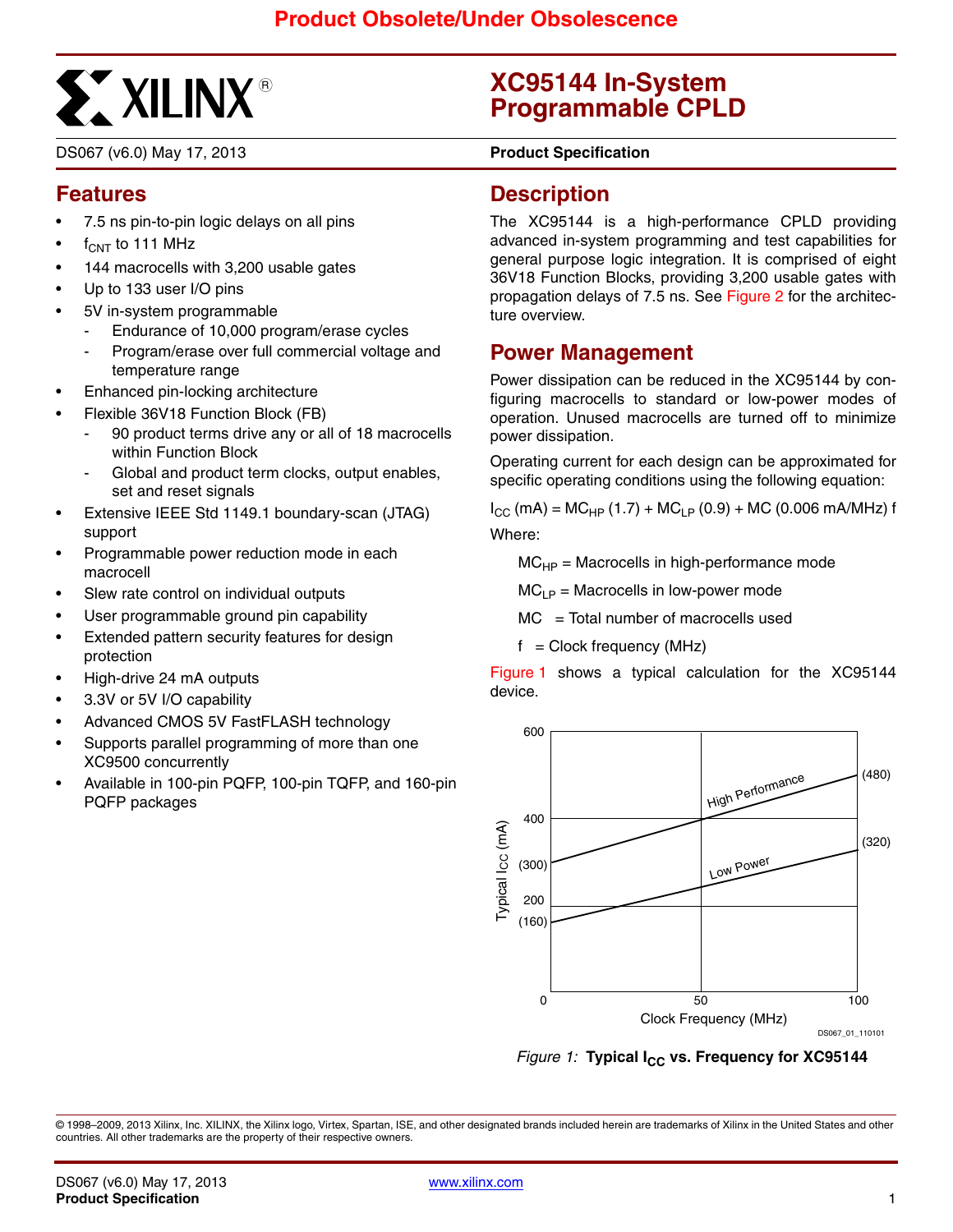

<span id="page-1-0"></span>*Figure 2:* **XC95144 Architecture** Function block outputs (indicated by the bold line) drive the I/O blocks directly.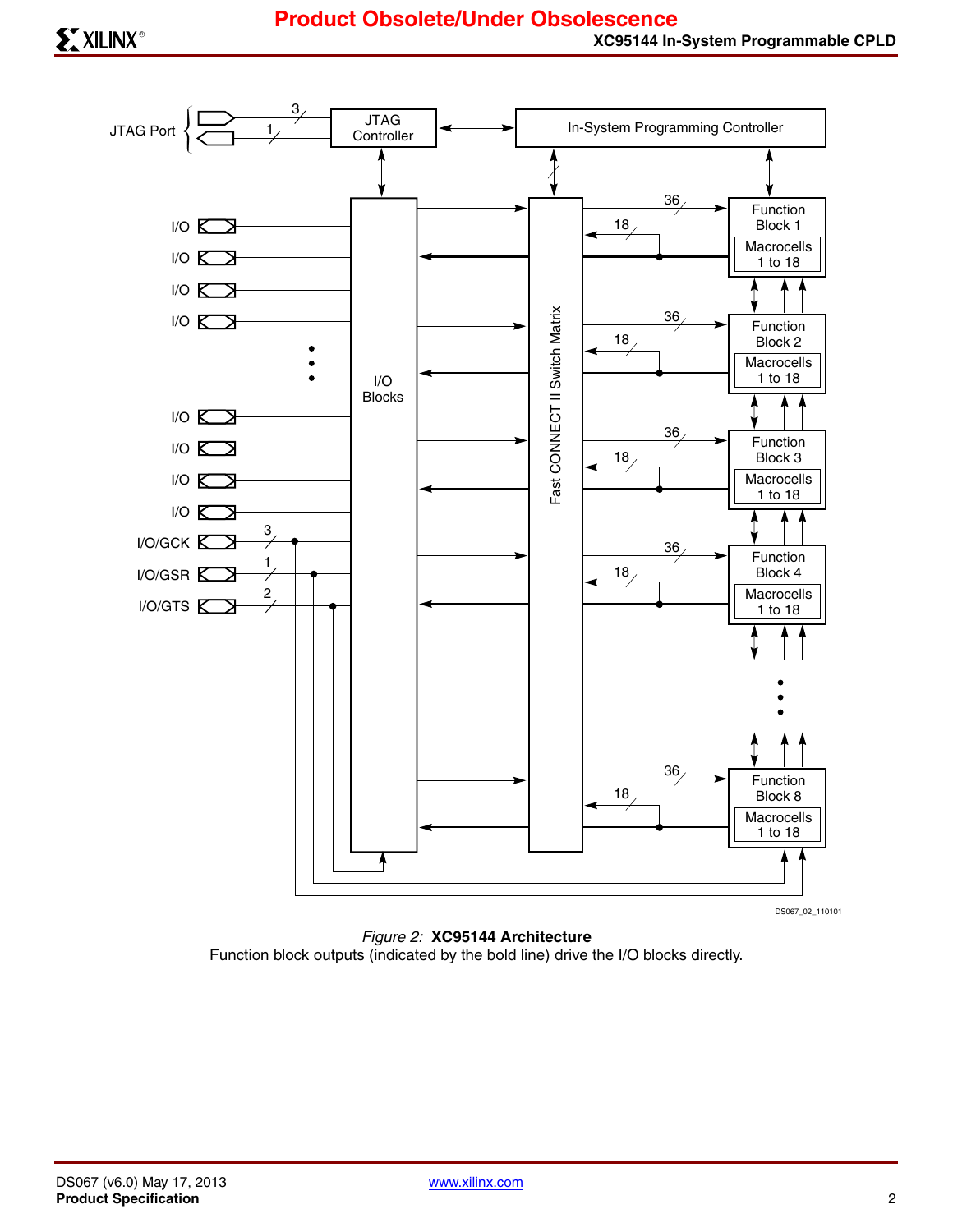### **Absolute Maximum Ratings**

| Symbol                      | <b>Description</b>                | Value                    | <b>Units</b> |
|-----------------------------|-----------------------------------|--------------------------|--------------|
| $V_{\rm CC}$                | Supply voltage relative to GND    | $-0.5$ to $7.0$          |              |
| $V_{IN}$                    | Input voltage relative to GND     | $-0.5$ to $V_{CC}$ + 0.5 |              |
| V <sub>TS</sub>             | Voltage applied to 3-state output | $-0.5$ to $V_{CC}$ + 0.5 |              |
| $\mathsf{T}_{\textsf{STG}}$ | Storage temperature (ambient)     | $-65$ to $+150$          | °€           |
| Т.                          | Junction temperature              | $+150$                   | °C           |

**Notes:** 

1. Stresses beyond those listed under Absolute Maximum Ratings may cause permanent damage to the device. These are stress ratings only, and functional operation of the device at these or any other conditions beyond those listed under Operating Conditions is not implied. Exposure to Absolute Maximum Ratings conditions for extended periods of time may affect device reliability.

# **Recommended Operation Conditions**

| Symbol                   | <b>Parameter</b>                                     |                                                          | Min                      | Max               | <b>Units</b> |
|--------------------------|------------------------------------------------------|----------------------------------------------------------|--------------------------|-------------------|--------------|
| <b>V<sub>CCINT</sub></b> | Supply voltage for internal logic                    | Commercial $T_A = 0$ <sup>o</sup> C to 70 <sup>o</sup> C | 4.75                     | 5.25              | v            |
| and input buffers        |                                                      | Industrial $T_A = -40^{\circ}C$ to +85°C                 | 4.5                      | 5.5               |              |
| V <sub>CCIO</sub>        | Supply voltage for output drivers                    | Commercial $T_A = 0$ <sup>o</sup> C to 70 <sup>o</sup> C | 4.75                     | 5.25              | v            |
| for 5V operation         |                                                      | Industrial $T_A = -40^{\circ}C$ to +85°C                 | 4.5                      | 5.5               |              |
|                          | Supply voltage for output drivers for 3.3V operation |                                                          | 3.0                      | 3.6               |              |
| $V_{IL}$                 | Low-level input voltage                              |                                                          | 0                        | 0.80              | v            |
| V <sub>IH</sub>          | High-level input voltage                             | 2.0                                                      | $V_{\text{CCINT}} + 0.5$ | $\mathsf{V}$      |              |
| V <sub>O</sub>           | Output voltage                                       |                                                          | 0                        | V <sub>CCIO</sub> | v            |

## **Quality and Reliability Characteristics**

| <b>Symbol</b>   | <b>Parameter</b>                 | Min    | Max | Units  |
|-----------------|----------------------------------|--------|-----|--------|
| <sup>I</sup> DR | Data Retention                   | 20     | -   | Years  |
| $N_{PE}$        | Program/Erase Cycles (Endurance) | 10.000 | -   | Cvcles |

## **DC Characteristic Over Recommended Operating Conditions**

| Symbol          | <b>Parameter</b>                                     | <b>Test Conditions</b>                                         | Min           | Max | <b>Units</b> |
|-----------------|------------------------------------------------------|----------------------------------------------------------------|---------------|-----|--------------|
| V <sub>OH</sub> | Output high voltage for 5V outputs                   | $I_{OH} = -4.0$ mA, $V_{CC} =$ Min                             | 2.4           |     | v            |
|                 | Output high voltage for 3.3V outputs                 | $I_{OH} = -3.2$ mA, $V_{CC} =$ Min                             | 2.4           |     | V            |
| $V_{OL}$        | Output low voltage for 5V outputs                    | $I_{OL}$ = 24 mA, $V_{CC}$ = Min                               |               | 0.5 | V            |
|                 | Output low voltage for 3.3V outputs                  | $I_{\text{OI}} = 10 \text{ mA}$ , $V_{\text{CC}} = \text{Min}$ |               | 0.4 | V            |
| ŀμ.             | Input leakage current                                | $V_{CC}$ = Max<br>$V_{IN}$ = GND or $V_{CC}$                   |               | ±10 | μA           |
| ЧH              | I/O high-Z leakage current                           | $V_{CC}$ = Max<br>$V_{IN}$ = GND or $V_{CC}$                   |               | ±10 | $\mu$ A      |
| $C_{IN}$        | I/O capacitance                                      | $V_{IN} = GND$<br>$f = 1.0$ MHz                                |               | 10  | рF           |
| $I_{\rm CC}$    | Operating supply current<br>(low power mode, active) | $V_1$ = GND, No load<br>$f = 1.0$ MHz                          | 160 (Typical) |     | mA           |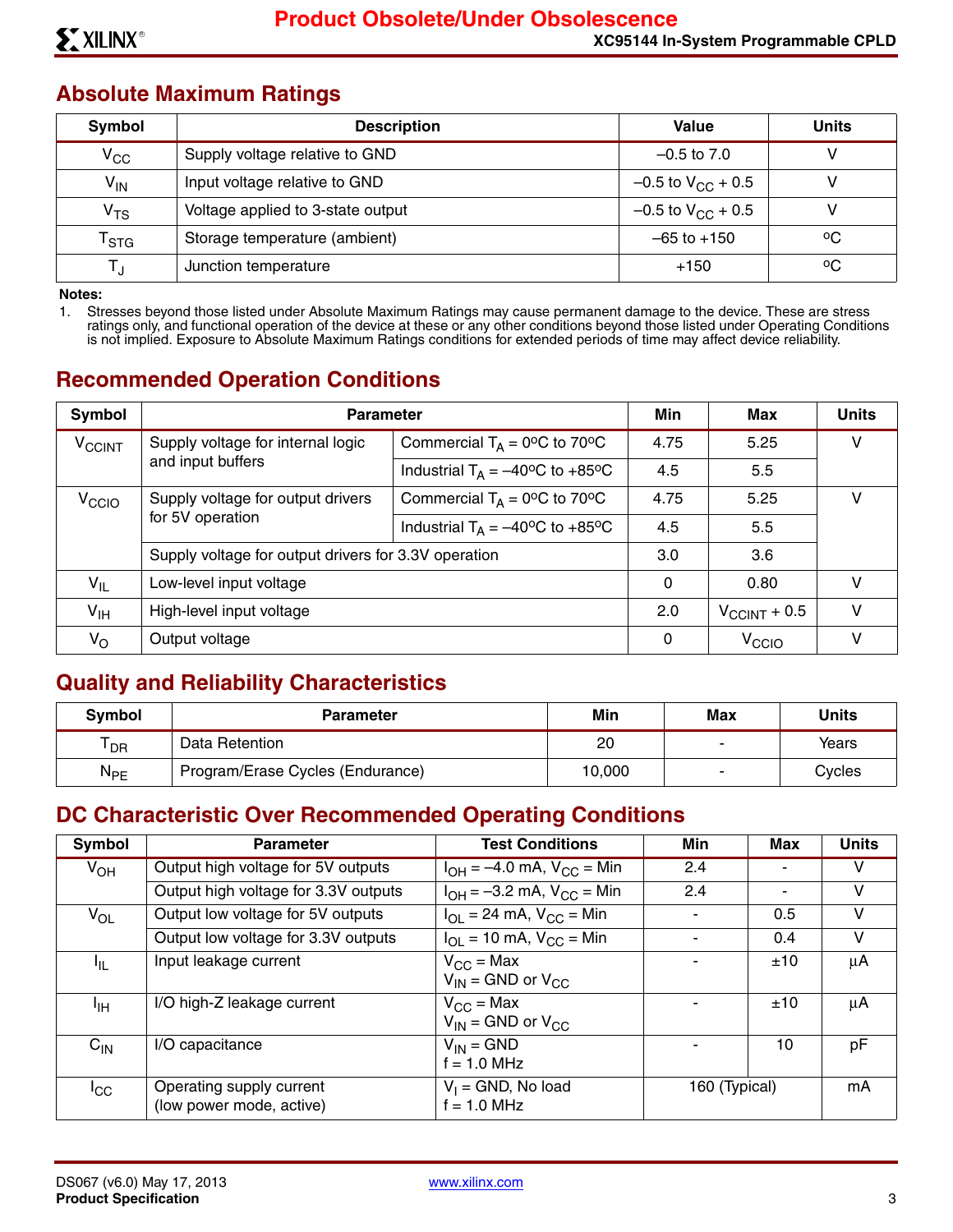## **AC Characteristics**

|                                    |                                                        |             | XC95144-7  |                          | XC95144-10     |                          | XC95144-15               |              |
|------------------------------------|--------------------------------------------------------|-------------|------------|--------------------------|----------------|--------------------------|--------------------------|--------------|
| <b>Symbol</b>                      | <b>Parameter</b>                                       | Min         | <b>Max</b> | Min                      | Max            | Min                      | Max                      | <b>Units</b> |
| $\mathsf{T}_{\mathsf{PD}}$         | I/O to output valid                                    | ٠           | 7.5        | $\blacksquare$           | 10.0           | $\overline{\phantom{a}}$ | 15.0                     | ns           |
| $T_{\text{SU}}$                    | I/O setup time before GCK                              | 4.5         | ۰          | 6.0                      | ٠              | 8.0                      | ۰.                       | ns           |
| $T_{\mathsf{H}}$                   | I/O hold time after GCK                                | $\mathbf 0$ | ٠          | 0                        | $\overline{a}$ | $\mathbf 0$              |                          | ns           |
| $\mathsf{T}_{\mathsf{CO}}$         | GCK to output valid                                    |             | 4.5        |                          | 6.0            | ۰                        | 8.0                      | ns           |
| $f_{CNT}$ <sup>(1)</sup>           | 16-bit counter frequency                               | 125.0       | ۰          | 111.1                    | ٠              | 95.2                     | -                        | <b>MHz</b>   |
| f <sub>SYSTEM</sub> <sup>(2)</sup> | Multiple FB internal operating frequency               | 83.3        | ٠          | 66.7                     | ٠              | 55.6                     | $\overline{\phantom{0}}$ | <b>MHz</b>   |
| $\mathsf{T}_{\mathsf{PSU}}$        | I/O setup time before p-term clock input               | 0.5         | ٠          | 2.0                      | ٠              | 4.0                      | -                        | ns           |
| $T_{PH}$                           | I/O hold time after p-term clock input                 | 4.0         | ٠          | 4.0                      | Ĭ.             | 4.0                      |                          | ns           |
| $\mathsf{T}_{\mathsf{PCO}}$        | P-term clock output valid                              |             | 8.5        | $\blacksquare$           | 10.0           | $\blacksquare$           | 12.0                     | ns           |
| $T_{OE}$                           | GTS to output valid                                    | ٠           | 5.5        | $\blacksquare$           | 6.0            | $\blacksquare$           | 11.0                     | ns           |
| $T_{OD}$                           | GTS to output disable                                  | ۰           | 5.5        | $\blacksquare$           | 6.0            | $\blacksquare$           | 11.0                     | ns           |
| $\mathsf{T}_{\mathsf{POE}}$        | Product term OE to output enabled                      |             | 9.5        | $\blacksquare$           | 10.0           | $\blacksquare$           | 14.0                     | ns           |
| T <sub>POD</sub>                   | Product term OE to output disabled                     | ۰           | 9.5        | $\overline{\phantom{a}}$ | 10.0           | $\blacksquare$           | 14.0                     | ns           |
| T <sub>WLH</sub>                   | GCK pulse width (High or Low)                          | 4.0         | ٠          | 4.5                      | ۰              | 5.5                      |                          | ns           |
| <b>TAPRPW</b>                      | Asynchronous preset/reset pulse width<br>(High or Low) | 7.0         | ۰          | 7.5                      |                | 8.0                      |                          | ns           |

#### **Notes:**

1.  $f_{CNT}$  is the fastest 16-bit counter frequency available, using the local feedback when applicable.

 $f_{\text{CNT}}^-$  is also the Export Control Maximum flip-flop toggle rate,  $f_{\text{TOG}}$ .

2. f<sub>SYSTEM</sub> is the internal operating frequency for general purpose system designs spanning multiple FBs.



DS067\_03\_110101

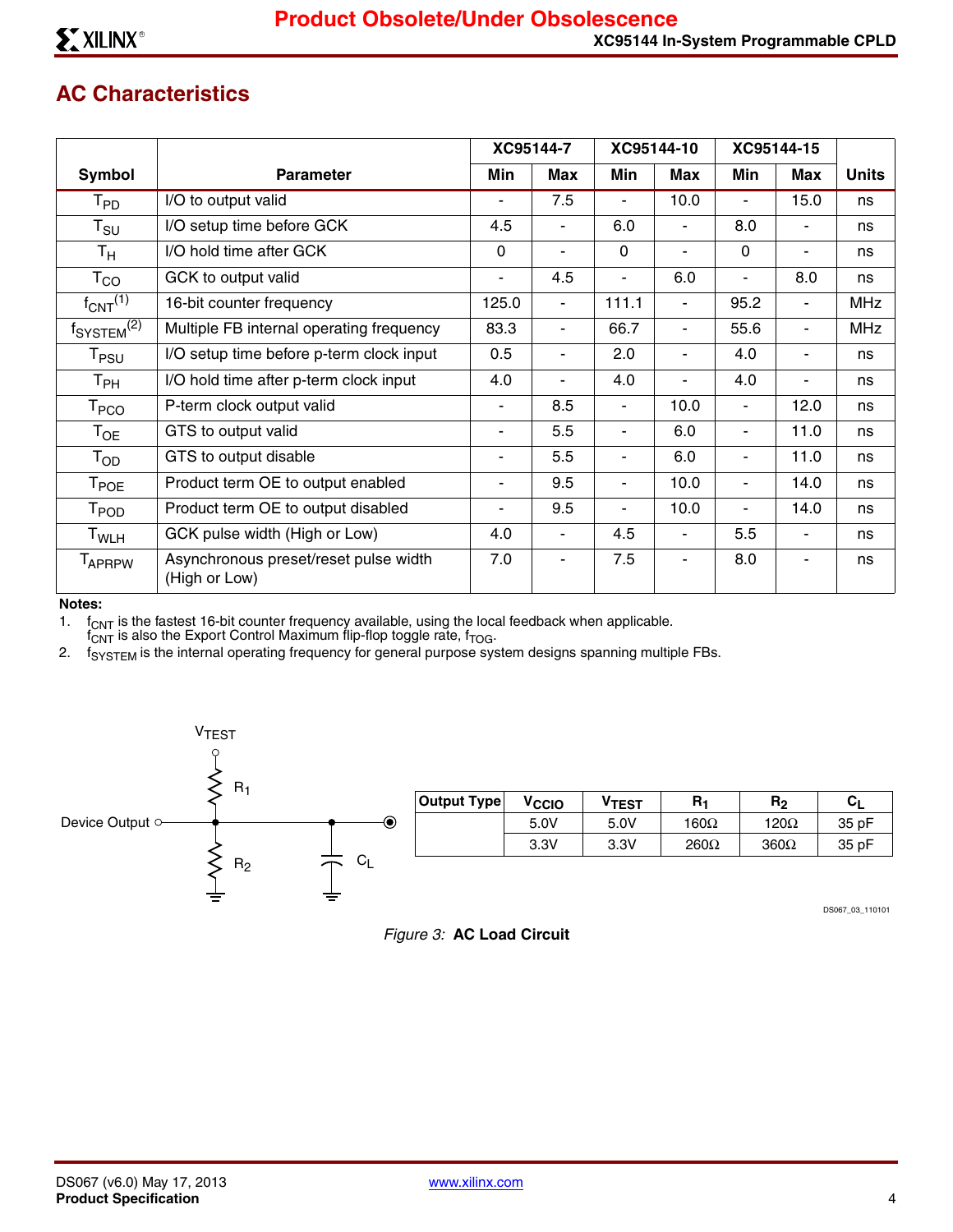# **Internal Timing Parameters**

|                         |                                                   |                          | XC95144-7      |                          | XC95144-10     | XC95144-15               |                          |              |  |
|-------------------------|---------------------------------------------------|--------------------------|----------------|--------------------------|----------------|--------------------------|--------------------------|--------------|--|
| <b>Symbol</b>           | <b>Parameter</b>                                  | Min                      | <b>Max</b>     | Min                      | <b>Max</b>     | Min                      | <b>Max</b>               | <b>Units</b> |  |
| <b>Buffer Delays</b>    |                                                   |                          |                |                          |                |                          |                          |              |  |
| $T_{IN}$                | Input buffer delay                                | $\frac{1}{2}$            | 2.5            | $\blacksquare$           | 3.5            | $\blacksquare$           | 4.5                      | ns           |  |
| $T_{GCK}$               | <b>GCK buffer delay</b>                           | L,                       | 1.5            | ÷,                       | 2.5            | L,                       | 3.0                      | ns           |  |
| $T_{\tiny{\text{GSR}}}$ | GSR buffer delay                                  | $\overline{a}$           | 4.5            | $\overline{\phantom{a}}$ | 6.0            | $\overline{\phantom{0}}$ | 7.5                      | ns           |  |
| T <sub>GTS</sub>        | GTS buffer delay                                  | $\overline{\phantom{a}}$ | 5.5            | $\blacksquare$           | 6.0            | $\blacksquare$           | 11.0                     | ns           |  |
| T <sub>OUT</sub>        | Output buffer delay                               | L.                       | 2.5            | $\blacksquare$           | 3.0            | $\overline{\phantom{a}}$ | 4.5                      | ns           |  |
| $T_{EN}$                | Output buffer enable/disable delay                | $\frac{1}{2}$            | $\pmb{0}$      | $\blacksquare$           | $\mathbf 0$    | $\overline{\phantom{a}}$ | $\pmb{0}$                | ns           |  |
|                         | <b>Product Term Control Delays</b>                |                          |                |                          |                |                          |                          |              |  |
| T <sub>PTCK</sub>       | Product term clock delay                          | ÷,                       | 3.0            | ÷,                       | 3.0            | ÷,                       | 2.5                      | ns           |  |
| <b>TPTSR</b>            | Product term set/reset delay                      | L,                       | 2.0            | $\overline{\phantom{a}}$ | 2.5            | ÷,                       | 3.0                      | ns           |  |
| <b>TPTTS</b>            | Product term 3-state delay                        | $\overline{a}$           | 4.5            | $\overline{\phantom{a}}$ | 3.5            | $\overline{\phantom{a}}$ | 5.0                      | ns           |  |
|                         | <b>Internal Register and Combinatorial Delays</b> |                          |                |                          |                |                          |                          |              |  |
| T <sub>PDI</sub>        | Combinatorial logic propagation delay             | $\overline{a}$           | 0.5            | $\overline{a}$           | 1.0            | $\overline{\phantom{a}}$ | 3.0                      | ns           |  |
| T <sub>SUI</sub>        | Register setup time                               | 1.5                      | $\frac{1}{2}$  | 2.5                      | $\overline{a}$ | 3.5                      | $\overline{\phantom{a}}$ | ns           |  |
| $T_{\text{HI}}$         | Register hold time                                | 3.0                      | $\blacksquare$ | 3.5                      | $\blacksquare$ | 4.5                      | $\blacksquare$           | ns           |  |
| T <sub>col</sub>        | Register clock to output valid time               | $\overline{a}$           | 0.5            | $\overline{\phantom{a}}$ | 0.5            | $\overline{\phantom{a}}$ | 0.5                      | ns           |  |
| T <sub>AOI</sub>        | Register async. S/R to output delay               | $\overline{\phantom{a}}$ | 6.5            | $\overline{a}$           | 7.0            | $\overline{a}$           | 8.0                      | ns           |  |
| T <sub>RAI</sub>        | Register async. S/R recover before clock          | 7.5                      | $\blacksquare$ | 10.0                     | $\overline{a}$ | 10.0                     |                          | ns           |  |
| <b>TLOGI</b>            | Internal logic delay                              | $\overline{a}$           | 2.0            | $\overline{\phantom{a}}$ | 2.5            | ÷,                       | 3.0                      | ns           |  |
| TLOGILP                 | Internal low power logic delay                    | $\overline{\phantom{a}}$ | 10.0           | $\frac{1}{2}$            | 11.0           | $\blacksquare$           | 11.5                     | ns           |  |
| <b>Feedback Delays</b>  |                                                   |                          |                |                          |                |                          |                          |              |  |
| $T_F$                   | FastCONNECT feedback delay                        | $\overline{\phantom{a}}$ | 8.0            | $\overline{a}$           | 9.5            | $\overline{a}$           | 11.0                     | ns           |  |
| $T_{LF}$                | Function block local feedback delay               | $\overline{a}$           | 4.0            | $\overline{\phantom{a}}$ | 3.5            | $\overline{\phantom{a}}$ | 3.5                      | ns           |  |
| <b>Time Adders</b>      |                                                   |                          |                |                          |                |                          |                          |              |  |
| $T_{PTA}^{(1)}$         | Incremental product term allocator delay          | $\overline{\phantom{a}}$ | 1.0            | $\overline{a}$           | 1.0            | $\overline{\phantom{a}}$ | 1.0                      | ns           |  |
| $T_{SLEW}$              | Slew-rate limited delay                           | $\overline{a}$           | 4.0            | ÷,                       | 4.5            | $\overline{a}$           | 5.0                      | ns           |  |

**Notes:** 

1.  $T_{PTA}$  is multiplied by the span of the function as defined in the XC9500 family data sheet.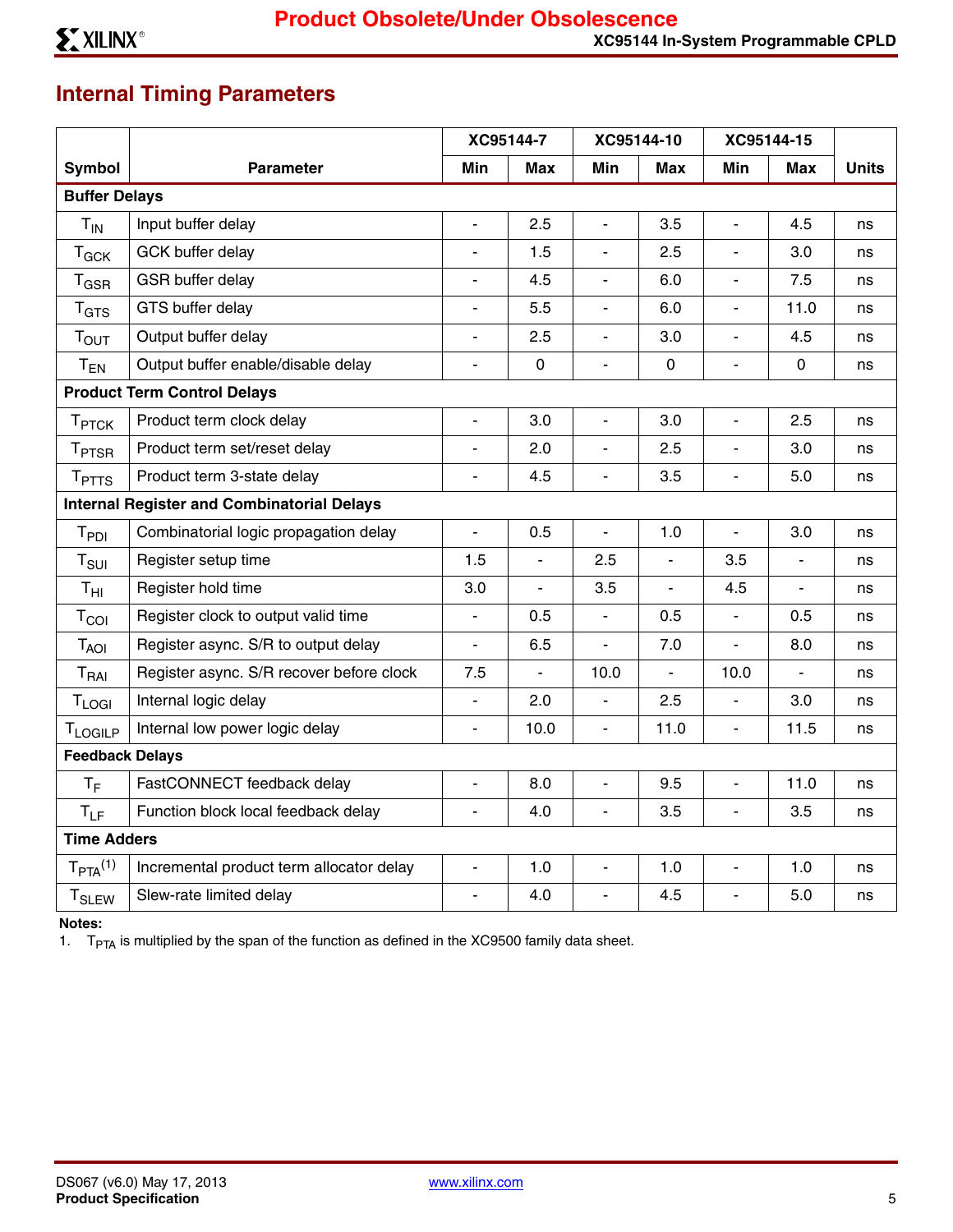## <span id="page-5-0"></span>**XC95144 I/O Pins**

| <b>Function</b><br><b>Block</b> | Macro-<br>cell | <b>TQ100</b>             | <b>PQ100</b>             | <b>PQ160</b>             | <b>BScan</b><br>Order | <b>Function</b><br><b>Block</b> | Macro-<br>cell | <b>TQ100</b>             | <b>PQ100</b>             | <b>PQ160</b>             | <b>BScan</b><br>Order |
|---------------------------------|----------------|--------------------------|--------------------------|--------------------------|-----------------------|---------------------------------|----------------|--------------------------|--------------------------|--------------------------|-----------------------|
| 1                               | $\mathbf{1}$   | $\overline{\phantom{0}}$ | $\overline{\phantom{0}}$ | 25                       | 429                   | 3                               | $\mathbf{1}$   |                          |                          | 43                       | 321                   |
| 1                               | $\mathbf{2}$   | 11                       | 13                       | 18                       | 426                   | 3                               | $\overline{c}$ | $23^{[1]}$               | $25^{[1]}$               | $35^{[1]}$               | 318[1]                |
| 1                               | 3              | 12                       | 14                       | 19                       | 423                   | 3                               | 3              | $\overline{\phantom{0}}$ | $\overline{\phantom{0}}$ | 45                       | 315                   |
| 1                               | $\overline{4}$ | $\overline{\phantom{0}}$ | —                        | 27                       | 420                   | 3                               | 4              | $\overline{\phantom{0}}$ |                          | 48                       | 312                   |
| 1                               | 5              | 13                       | 15                       | 21                       | 417                   | 3                               | 5              | 24                       | 26                       | 36                       | 309                   |
| $\mathbf{1}$                    | 6              | 14                       | 16                       | 22                       | 414                   | 3                               | 6              | 25                       | 27                       | 37                       | 306                   |
| 1                               | $\overline{7}$ | $\overline{\phantom{0}}$ | —                        | 32                       | 411                   | 3                               | $\overline{7}$ | $\overline{\phantom{0}}$ | $\overline{\phantom{0}}$ | 50                       | 303                   |
| 1                               | 8              | 15                       | 17                       | 23                       | 408                   | 3                               | 8              | $27^{[1]}$               | $29^{[1]}$               | $42^{[1]}$               | $300^{[1]}$           |
| 1                               | 9              | 16                       | 18                       | 24                       | 405                   | 3                               | 9              | 28                       | 30                       | 44                       | 297                   |
| $\mathbf{1}$                    | 10             | $\qquad \qquad -$        | $\qquad \qquad -$        | 34                       | 402                   | 3                               | 10             | $\overline{\phantom{0}}$ | $\qquad \qquad -$        | 52                       | 294                   |
| 1                               | 11             | 17                       | 19                       | 26                       | 399                   | 3                               | 11             | 29                       | 31                       | 47                       | 291                   |
| 1                               | 12             | 18                       | 20                       | 28                       | 396                   | 3                               | 12             | 30                       | 32                       | 49                       | 288                   |
| 1                               | 13             |                          | $\overline{\phantom{0}}$ | 38                       | 393                   | 3                               | 13             |                          |                          | 53                       | 285                   |
| 1                               | 14             | 19                       | 21                       | 29                       | 390                   | 3                               | 14             | 32                       | 34                       | 54                       | 282                   |
| 1                               | 15             | 20                       | 22                       | 30                       | 387                   | 3                               | 15             | 33                       | 35                       | 56                       | 279                   |
| 1                               | 16             |                          | —                        | 39                       | 384                   | 3                               | 16             | $\qquad \qquad -$        | $\qquad \qquad -$        | 55                       | 276                   |
| $\mathbf{1}$                    | 17             | $22^{[1]}$               | $24^{[1]}$               | $33^{[1]}$               | $381^{[1]}$           | 3                               | 17             | 34                       | 36                       | 57                       | 273                   |
| $\mathbf{1}$                    | 18             | $\overline{\phantom{m}}$ | $\qquad \qquad -$        | $\overline{\phantom{0}}$ | 378                   | 3                               | 18             | $\qquad \qquad -$        | $\qquad \qquad -$        | $\overline{\phantom{0}}$ | 270                   |
| $\overline{2}$                  | $\mathbf{1}$   | $\overline{\phantom{0}}$ | —                        | 158                      | 375                   | 4                               | $\mathbf{1}$   | $\overline{\phantom{0}}$ | $\qquad \qquad -$        | 132                      | 267                   |
| $\overline{c}$                  | $\mathbf{2}$   | $99^{[1]}$               | $1^{[1]}$                | $159^{[1]}$              | $372^{[1]}$           | $\overline{\mathbf{4}}$         | $\overline{c}$ | 87                       | 89                       | 140                      | 264                   |
| $\overline{c}$                  | 3              | $\overline{\phantom{0}}$ | —                        | 3                        | 369                   | $\overline{\mathbf{4}}$         | 3              | $\overline{\phantom{0}}$ | $\overline{\phantom{0}}$ | 147                      | 261                   |
| $\overline{c}$                  | 4              |                          | —                        | 5                        | 366                   | $\overline{\mathbf{4}}$         | 4              | $\overline{\phantom{0}}$ | $\overline{\phantom{0}}$ | 149                      | 258                   |
| $\overline{c}$                  | 5              | $1^{[1]}$                | 3 <sup>[1]</sup>         | $2^{[1]}$                | $363^{[1]}$           | 4                               | 5              | 89                       | 91                       | 142                      | 255                   |
| $\overline{c}$                  | 6              | $2^{[1]}$                | $4^{[1]}$                | $4^{[1]}$                | 360[1]                | $\overline{\mathbf{4}}$         | 6              | 90                       | 92                       | 143                      | 252                   |
| $\overline{c}$                  | $\overline{7}$ | $\overline{\phantom{0}}$ | $\overline{\phantom{0}}$ | $\overline{7}$           | 357                   | $\overline{\mathbf{4}}$         | $\overline{7}$ | $\overline{\phantom{0}}$ | $\overline{\phantom{0}}$ | 150                      | 249                   |
| $\overline{c}$                  | 8              | $3^{[1]}$                | $5^{[1]}$                | $6^{[1]}$                | $354^{[1]}$           | $\overline{4}$                  | 8              | 91                       | 93                       | 144                      | 246                   |
| $\overline{2}$                  | 9              | $4^{[1]}$                | $6^{[1]}$                | $8^{[1]}$                | $351^{[1]}$           | 4                               | 9              | 92                       | 94                       | 145                      | 243                   |
| $\overline{2}$                  | 10             | $\overline{\phantom{0}}$ | -                        | 9                        | 348                   | $\overline{4}$                  | 10             | $\qquad \qquad -$        | $\overline{\phantom{0}}$ | 151                      | 240                   |
| $\mathbf{2}$                    | 11             | 6                        | 8                        | 11                       | 345                   | $\overline{4}$                  | 11             | 93                       | 95                       | 146                      | 237                   |
| $\overline{c}$                  | 12             | $\overline{7}$           | 9                        | 12                       | 342                   | 4                               | 12             | 94                       | 96                       | 148                      | 234                   |
| $\overline{c}$                  | 13             | $\overline{\phantom{0}}$ | $\overline{\phantom{0}}$ | 14                       | 339                   | 4                               | 13             | $\overline{\phantom{m}}$ | $\qquad \qquad -$        | 153                      | 231                   |
| $\overline{c}$                  | 14             | 8                        | 10                       | 13                       | 336                   | $\overline{\mathbf{4}}$         | 14             | 95                       | 97                       | 152                      | 228                   |
| $\overline{c}$                  | 15             | 9                        | 11                       | 15                       | 333                   | 4                               | 15             | 96                       | 98                       | 154                      | 225                   |
| $\overline{c}$                  | 16             | $\overline{\phantom{0}}$ | $\overline{\phantom{0}}$ | 16                       | 330                   | $\overline{\mathbf{4}}$         | 16             | $\qquad \qquad -$        | $\overline{\phantom{m}}$ | 155                      | 222                   |
| $\overline{c}$                  | 17             | 10                       | 12                       | 17                       | 327                   | $\overline{\mathbf{4}}$         | 17             | 97                       | 99                       | 156                      | 219                   |
| $\overline{c}$                  | 18             | $\overline{\phantom{0}}$ | $\qquad \qquad -$        | $\qquad \qquad -$        | 324                   | $\overline{\mathbf{4}}$         | 18             | $\qquad \qquad -$        | $\qquad \qquad -$        | $\overline{\phantom{0}}$ | 216                   |

**Notes:** 

1. Global control pin.

Macrocell outputs to package pins subject to change, contact factory for latest information. Power, GND, JTAG, and Global Signals are fixed.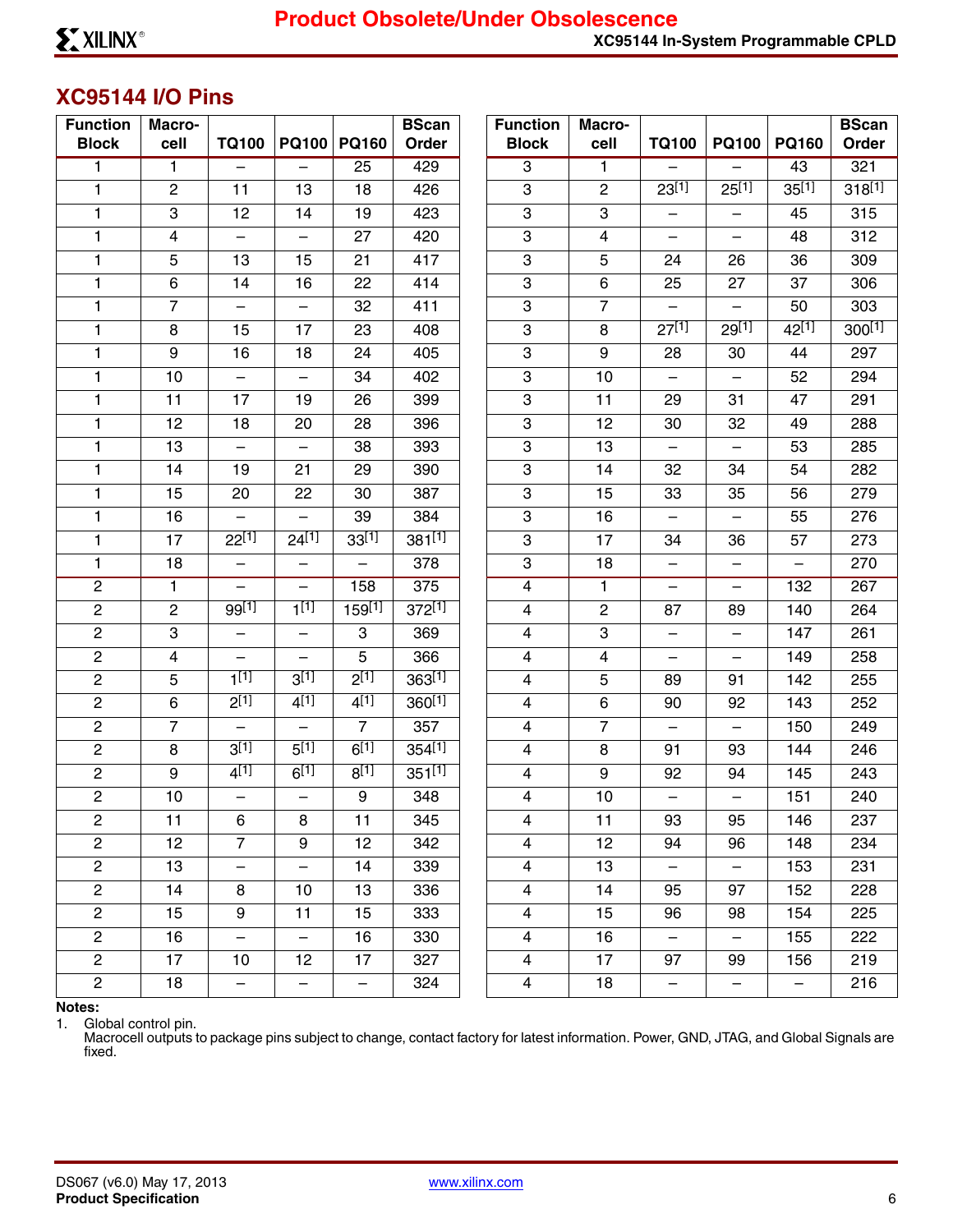# **XC95144 I/O Pins** *(Continued)*

| <b>Function</b><br><b>Block</b> | Macro-<br>cell          | <b>TQ100</b>             |                          | PQ100 PQ160              | <b>BScan</b><br>Order | <b>Function</b><br><b>Block</b> | Macro-<br>cell | <b>TQ100</b>             | <b>PQ100</b>             | <b>PQ160</b>             | <b>BScan</b><br>Order |
|---------------------------------|-------------------------|--------------------------|--------------------------|--------------------------|-----------------------|---------------------------------|----------------|--------------------------|--------------------------|--------------------------|-----------------------|
| $\overline{5}$                  | $\mathbf{1}$            | $\overline{\phantom{0}}$ |                          | 65                       | 213                   | $\overline{7}$                  | $\mathbf{1}$   |                          |                          |                          | 105                   |
| 5                               | $\overline{c}$          | 35                       | 37                       | 58                       | 210                   | $\overline{7}$                  | $\overline{c}$ | 50                       | 52                       | 79                       | 102                   |
| 5                               | 3                       | $\overline{\phantom{m}}$ | $\qquad \qquad -$        | 66                       | 207                   | $\overline{7}$                  | 3              | $\qquad \qquad -$        | $\overline{\phantom{0}}$ | 84                       | 99                    |
| $\mathbf 5$                     | $\overline{\mathbf{4}}$ |                          |                          | 67                       | 204                   | $\overline{7}$                  | $\overline{4}$ |                          |                          | 85                       | 96                    |
| 5                               | 5                       | 36                       | 38                       | 59                       | 201                   | $\overline{7}$                  | 5              | 52                       | 54                       | 82                       | 93                    |
| $\mathbf 5$                     | 6                       | 37                       | 39                       | 60                       | 198                   | $\overline{7}$                  | 6              | 53                       | 55                       | 86                       | 90                    |
| 5                               | $\overline{7}$          | $\overline{\phantom{0}}$ | $\overline{\phantom{0}}$ | 74                       | 195                   | $\overline{7}$                  | $\overline{7}$ | $\qquad \qquad -$        | $\qquad \qquad -$        | 87                       | 87                    |
| $\mathbf 5$                     | 8                       | 39                       | 41                       | 62                       | 192                   | $\overline{7}$                  | 8              | 54                       | 56                       | 88                       | 84                    |
| 5                               | 9                       | 40                       | 42                       | 63                       | 189                   | $\overline{7}$                  | 9              | 55                       | 57                       | 90                       | 81                    |
| $\mathbf 5$                     | 10                      |                          | $\overline{\phantom{0}}$ | 76                       | 186                   | $\overline{7}$                  | 10             |                          |                          | 89                       | 78                    |
| $\mathbf 5$                     | 11                      | 41                       | 43                       | 64                       | 183                   | $\overline{7}$                  | 11             | 56                       | 58                       | 92                       | 75                    |
| $\mathbf 5$                     | 12                      | 42                       | 44                       | 68                       | 180                   | $\overline{7}$                  | 12             | 58                       | 60                       | 95                       | 72                    |
| $\mathbf 5$                     | 13                      | $\overline{\phantom{0}}$ | $\overline{\phantom{0}}$ | 78                       | 177                   | $\overline{7}$                  | 13             | —                        | $\qquad \qquad -$        | 91                       | 69                    |
| $\mathbf 5$                     | 14                      | 43                       | 45                       | 69                       | 174                   | $\overline{7}$                  | 14             | 59                       | 61                       | 96                       | 66                    |
| 5                               | 15                      | 46                       | 48                       | 72                       | 171                   | $\overline{7}$                  | 15             | 60                       | 62                       | 97                       | 63                    |
| $\mathbf 5$                     | 16                      |                          |                          | 83                       | 168                   | $\overline{7}$                  | 16             |                          |                          | 93                       | 60                    |
| $\mathbf 5$                     | 17                      | 49                       | 51                       | 77                       | 165                   | $\overline{7}$                  | 17             | 61                       | 63                       | 98                       | 57                    |
| 5                               | 18                      | $\qquad \qquad -$        | $\overline{\phantom{0}}$ | $\qquad \qquad -$        | 162                   | $\overline{7}$                  | 18             | $\qquad \qquad -$        |                          | $\qquad \qquad -$        | 54                    |
| $\,6\,$                         | $\mathbf{1}$            | $\overline{\phantom{m}}$ | $\overline{\phantom{0}}$ | $\qquad \qquad -$        | 159                   | 8                               | $\mathbf{1}$   | $\qquad \qquad -$        | $\qquad \qquad -$        | $\qquad \qquad -$        | 51                    |
| $\,6\,$                         | $\mathbf{2}$            | 74                       | 76                       | 117                      | 156                   | $\bf 8$                         | $\overline{2}$ | 63                       | 65                       | 101                      | 48                    |
| 6                               | 3                       | $\qquad \qquad -$        | $\overline{\phantom{0}}$ | 119                      | 153                   | $\bf 8$                         | 3              | $\qquad \qquad -$        | $\overline{\phantom{0}}$ | 105                      | 45                    |
| $\,6\,$                         | $\overline{\mathbf{4}}$ |                          |                          | 123                      | 150                   | $\bf 8$                         | $\overline{4}$ |                          |                          | 107                      | 42                    |
| 6                               | $\overline{5}$          | 76                       | 78                       | 122                      | 147                   | $\bf 8$                         | 5              | 64                       | 66                       | 102                      | 39                    |
| $\,6\,$                         | 6                       | 77                       | 79                       | 124                      | 144                   | $\bf8$                          | 6              | 65                       | 67                       | 103                      | 36                    |
| $\,6\,$                         | $\overline{7}$          | $\qquad \qquad -$        | —                        | 125                      | 141                   | 8                               | $\overline{7}$ | —                        |                          | 109                      | 33                    |
| $\,6\,$                         | 8                       | 78                       | 80                       | 126                      | 138                   | $\bf 8$                         | 8              | 66                       | 68                       | 104                      | 30                    |
| $\,6\,$                         | 9                       | 79                       | 81                       | 129                      | 135                   | $\bf 8$                         | 9              | 67                       | 69                       | 106                      | 27                    |
| 6                               | 10                      |                          |                          | 128                      | 132                   | $\bf8$                          | 10             |                          |                          | 112                      | 24                    |
| 6                               | 11                      | 80                       | 82                       | 133                      | 129                   | 8                               | 11             | 68                       | 70                       | 108                      | 21                    |
| $\,6\,$                         | 12                      | 81                       | 83                       | 134                      | 126                   | $\bf 8$                         | 12             | 70                       | 72                       | 111                      | 18                    |
| $\,6\,$                         | 13                      | $\overline{\phantom{m}}$ | $\overline{\phantom{0}}$ | 130                      | 123                   | $\bf 8$                         | 13             | $\qquad \qquad -$        | $\overline{\phantom{m}}$ | 114                      | 15                    |
| $\,6\,$                         | 14                      | 82                       | 84                       | 135                      | 120                   | $\bf 8$                         | 14             | 71                       | 73                       | 113                      | 12                    |
| $\,6\,$                         | 15                      | 85                       | 87                       | 138                      | 117                   | 8                               | 15             | 72                       | 74                       | 115                      | 9                     |
| $\,6\,$                         | 16                      |                          |                          | 131                      | 114                   | $\bf 8$                         | 16             | $\overline{\phantom{0}}$ | $\overline{\phantom{0}}$ | 118                      | 6                     |
| $\,6\,$                         | 17                      | 86                       | 88                       | 139                      | 111                   | 8                               | 17             | 73                       | 75                       | 116                      | 3                     |
| $\,6\,$                         | 18                      | $\qquad \qquad -$        | $\qquad \qquad -$        | $\overline{\phantom{0}}$ | 108                   | $\bf8$                          | 18             | $\overline{\phantom{0}}$ | $\qquad \qquad -$        | $\overline{\phantom{m}}$ | $\pmb{0}$             |

**Notes:** 

1. Global control pin.

Macrocell outputs to package pins subject to change, contact factory for latest information. Power, GND, JTAG, and Global Signals are fixed.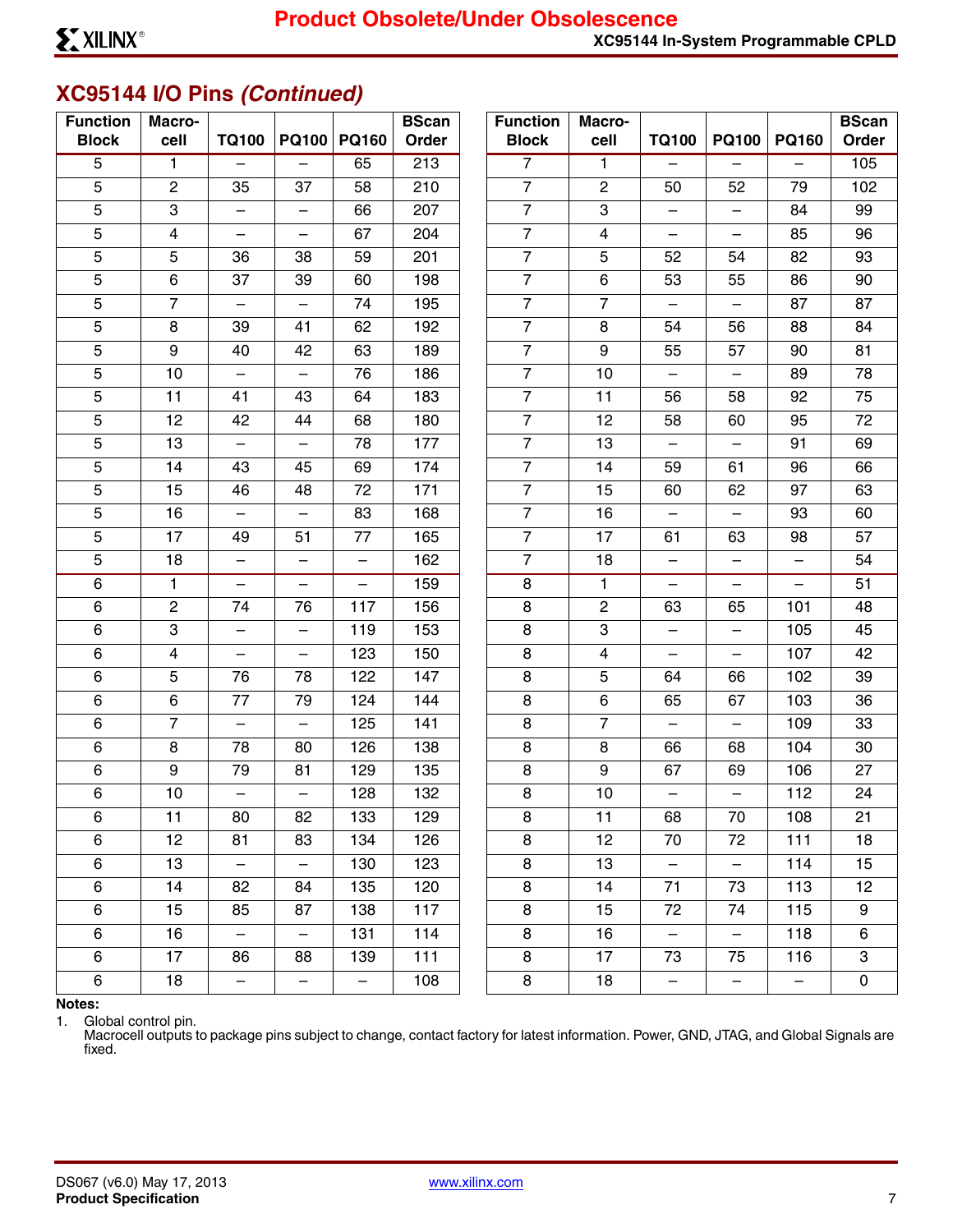# **XC95144 Global, JTAG, and Power Pins**

| <b>Pin Type</b>       | <b>TQ100</b>                       | <b>PQ100</b>                  | <b>PQ160</b>                                                |  |
|-----------------------|------------------------------------|-------------------------------|-------------------------------------------------------------|--|
| I/O/GCK1              | 22                                 | 24                            | 33                                                          |  |
| I/O/GCK2              | 23                                 | 25                            | 35                                                          |  |
| I/O/GCK3              | 27                                 | 29                            | 42                                                          |  |
| I/O/GTS1              | 3                                  | $\overline{5}$                | 6                                                           |  |
| I/O/GTS2              | 4                                  | $6\phantom{1}6$               | 8                                                           |  |
| I/O/GTS3              |                                    | $\sqrt{3}$                    | $\mathbf{2}$                                                |  |
| I/O/GTS4              | $\mathbf{2}$                       | $\overline{4}$                | 4                                                           |  |
| I/O/GSR               | 99                                 | 1                             | 159                                                         |  |
| <b>TCK</b>            | 48                                 | 50                            | 75                                                          |  |
| TDI                   | 45                                 | 47                            | 71                                                          |  |
| <b>TDO</b>            | 83                                 | 85                            | 136                                                         |  |
| <b>TMS</b>            | 47                                 | 49                            | 73                                                          |  |
| V <sub>CCINT</sub> 5V | 5, 57, 98                          | 7, 59, 100                    | 10, 46, 94, 157                                             |  |
| $VCCIO$ 3.3V/5V       | 26, 38, 51, 88                     | 28, 40, 53, 90                | 1, 41, 61, 81, 121, 141                                     |  |
| <b>GND</b>            | 100, 21, 31, 44, 62, 69, 75,<br>84 | 2, 23, 33, 46, 64, 71, 77, 86 | 20, 31, 40, 51, 70, 80, 99,<br>100, 110, 120, 127, 137, 160 |  |
| No Connects           |                                    |                               |                                                             |  |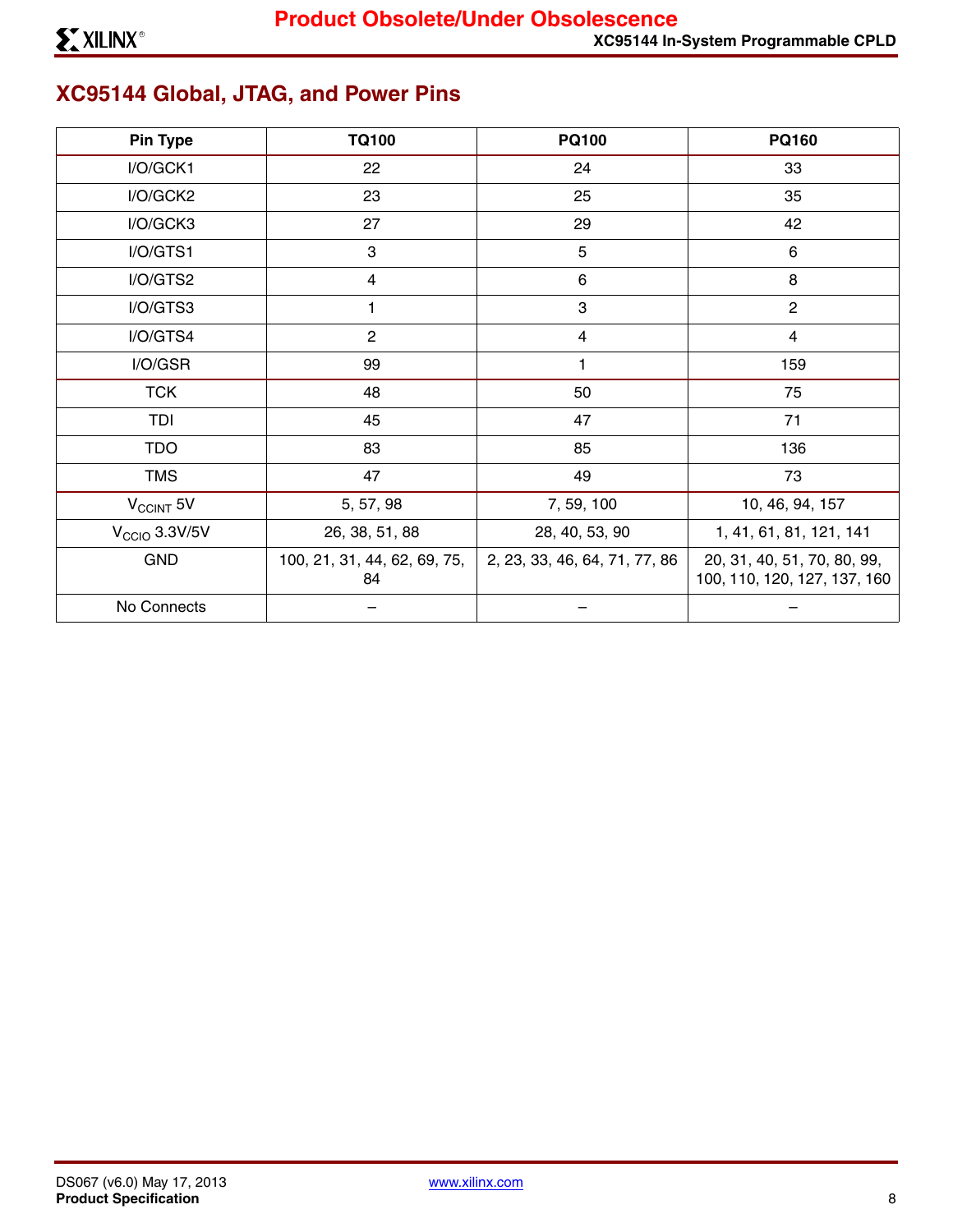# **Device Part Marking and Ordering Combination Information**



Sample package with part marking.

| <b>Device Ordering and</b><br><b>Part Marking Number</b> | <b>Speed</b><br>(pin-to-pin<br>delay) | Pkg.<br>Symbol | No. of<br><b>Pins</b> | <b>Package Type</b>                    | Operating<br>Range <sup>(1)</sup> |
|----------------------------------------------------------|---------------------------------------|----------------|-----------------------|----------------------------------------|-----------------------------------|
| XC95144-7PQ100C                                          | $7.5$ ns                              | <b>PQ100</b>   | $100$ -pin            | <b>Plastic Quad Flat Pack (PQFP)</b>   | $\overline{\text{c}}$             |
| XC95144-7PQG100C                                         | $7.5$ ns                              | PQG100         | $100$ -pin            | Plastic Quad Flat Pack (PQFP); Pb-Free | $\mathsf{C}$                      |
| XC95144-7TQ100C                                          | $7.5$ ns                              | <b>TQ100</b>   | $100$ -pin            | Thin Quad Flat Pack (TQFP)             | $\overline{C}$                    |
| XC95144-7TQG100C                                         | 7.5 ns                                | <b>TQG100</b>  | $100$ -pin            | Thin Quad Flat Pack (TQFP); Pb-Free    | $\mathsf C$                       |
| XC95144-7PQ160C                                          | $7.5$ ns                              | PQ160          | 160-pin               | Plastic Quad Flat Pack (PQFP)          | C                                 |
| XC95144-7PQG160C                                         | $7.5$ ns                              | PQG160         | 160-pin               | Plastic Quad Flat Pack (PQFP); Pb-Free | $\mathsf C$                       |
| XC95144-10PQ100C                                         | 10 <sub>ns</sub>                      | PQ100          | 100-pin               | Plastic Quad Flat Pack (PQFP)          | $\overline{\text{c}}$             |
| XC95144-10PQG100C                                        | 10 <sub>ns</sub>                      | <b>PQG100</b>  | $100$ -pin            | Plastic Quad Flat Pack (PQFP); Pb-Free | C                                 |
| XC95144-10TQ100C                                         | 10 <sub>ns</sub>                      | <b>TQ100</b>   | $100$ -pin            | Thin Quad Flat Pack (TQFP)             | $\mathsf{C}$                      |
| XC95144-10TQG100C                                        | 10 <sub>ns</sub>                      | <b>TQG100</b>  | $100$ -pin            | Thin Quad Flat Pack (TQFP); Pb-Free    | $\mathsf C$                       |
| XC95144-10PQ160C                                         | 10 <sub>ns</sub>                      | PQ160          | $160$ -pin            | Plastic Quad Flat Pack (PQFP)          | $\mathsf{C}$                      |
| XC95144-10PQG160C                                        | 10 <sub>ns</sub>                      | <b>PQG160</b>  | 160-pin               | Plastic Quad Flat Pack (PQFP); Pb-Free | $\mathsf C$                       |
| XC95144-10PQ100I                                         | 10 <sub>ns</sub>                      | PQ100          | $100$ -pin            | Plastic Quad Flat Pack (PQFP)          | ı                                 |
| XC95144-10PQG100I                                        | 10 <sub>ns</sub>                      | PQG100         | $100$ -pin            | Plastic Quad Flat Pack (PQFP); Pb-Free | $\mathsf{l}$                      |
| XC95144-10TQ100I                                         | 10 <sub>ns</sub>                      | TQ100          | $100$ -pin            | Thin Quad Flat Pack (TQFP)             | I                                 |
| XC95144-10TQG100I                                        | 10 <sub>ns</sub>                      | <b>TQG100</b>  | $100$ -pin            | Thin Quad Flat Pack (TQFP); Pb-Free    | $\overline{1}$                    |
| XC95144-10PQ160I                                         | 10 <sub>ns</sub>                      | PQ160          | 160-pin               | Plastic Quad Flat Pack (PQFP)          | $\mathsf{l}$                      |
| XC95144-10PQG160I                                        | 10 <sub>ns</sub>                      | <b>PQG160</b>  | 160-pin               | Plastic Quad Flat Pack (PQFP); Pb-Free | $\mathbf{I}$                      |
| XC95144-15PQ100C                                         | 15 <sub>ns</sub>                      | PQ100          | $100$ -pin            | Plastic Quad Flat Pack (PQFP)          | $\mathsf C$                       |
| XC95144-15PQG100C                                        | 15 <sub>ns</sub>                      | <b>PQG100</b>  | $100$ -pin            | Plastic Quad Flat Pack (PQFP); Pb-Free | C                                 |
| XC95144-15TQ100C                                         | 15 <sub>ns</sub>                      | TQ100          | $100$ -pin            | Thin Quad Flat Pack (TQFP)             | $\mathsf C$                       |
| XC95144-15TQG100C                                        | 15 <sub>ns</sub>                      | <b>TQG100</b>  | $100$ -pin            | Thin Quad Flat Pack (TQFP); Pb-Free    | $\mathsf C$                       |
| XC95144-15PQ160C                                         | 15 <sub>ns</sub>                      | PQ160          | 160-pin               | Plastic Quad Flat Pack (PQFP)          | C                                 |
| XC95144-15PQG160C                                        | 15 <sub>ns</sub>                      | PQG160         | 160-pin               | Plastic Quad Flat Pack (PQFP); Pb-Free | $\mathsf C$                       |
| XC95144-15PQ100I                                         | 15 <sub>ns</sub>                      | PQ100          | $100$ -pin            | Plastic Quad Flat Pack (PQFP)          | I                                 |
| XC95144-15PQG100I                                        | 15 <sub>ns</sub>                      | <b>PQG100</b>  | $100$ -pin            | Plastic Quad Flat Pack (PQFP); Pb-Free | $\overline{\phantom{a}}$          |
| XC95144-15TQ100I                                         | 15 <sub>ns</sub>                      | <b>TQ100</b>   | $100$ -pin            | Thin Quad Flat Pack (TQFP)             | I                                 |
| XC95144-15TQG100I                                        | 15 <sub>ns</sub>                      | <b>TQG100</b>  | 100-pin               | Thin Quad Flat Pack (TQFP); Pb-Free    | I                                 |